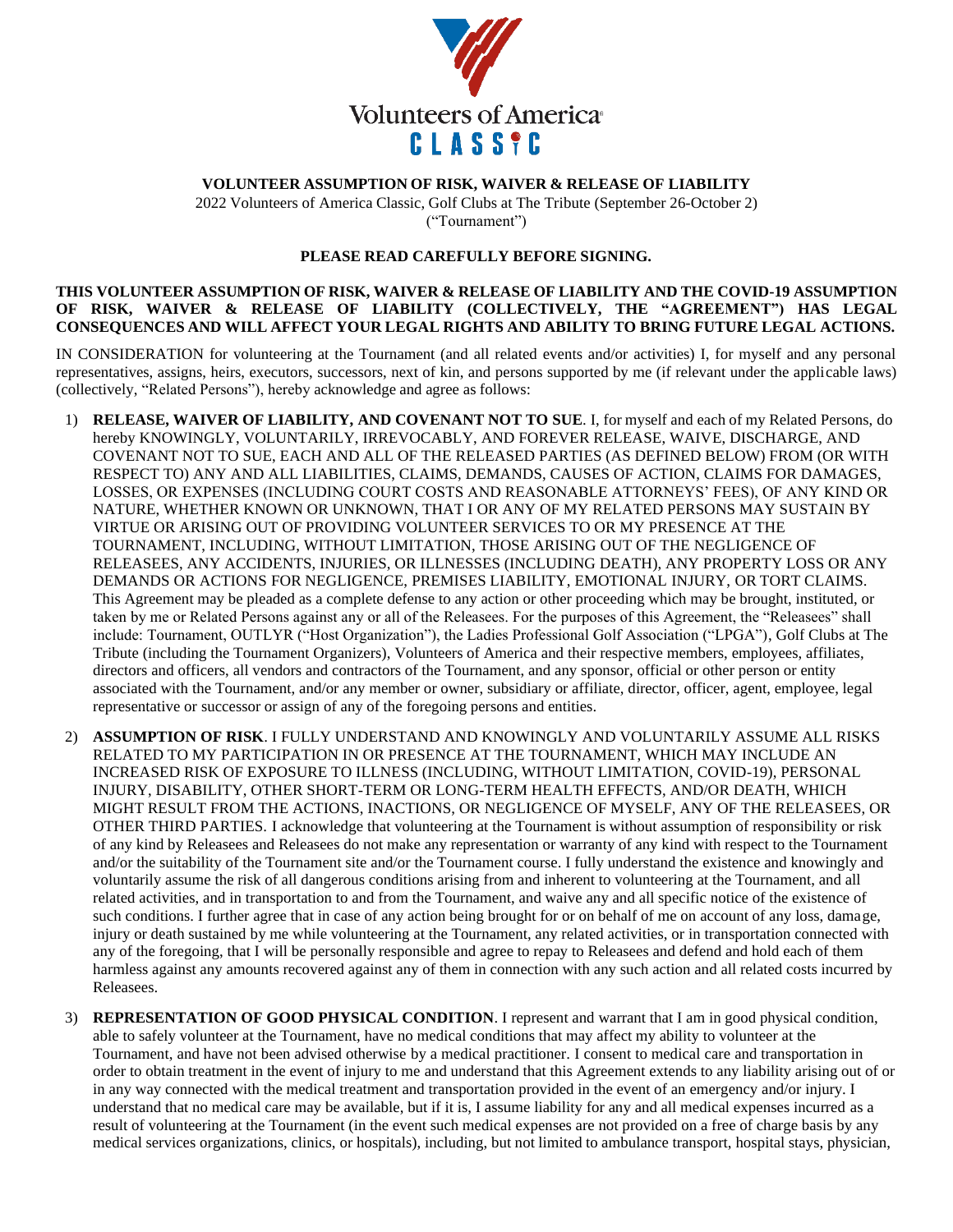and pharmaceutical goods and services.

- 4) **TOURNAMENT GOLF CART OPERATION**. If I operate a Tournament golf car, I acknowledge, agree, and represent as follows: (a) I am at least eighteen (18) years of age; (b) I possess a valid driver's license; (c) I will operate the golf car in a safe manner; (d) I will complete any necessary paperwork regarding an accident; (e) I will not have a right to a claim against the Released Parties in the event of accident, which causes injury and/or death while in possession of the golf car, unless solely caused by the gross negligence of the Released Parties; and (f) I will reimburse the Tournament for the cost of the repair of any damage and/or be liable for any injury to persons caused by me while in possession of the golf car.
- 5) **NO GUARANTEE**. I understand and agree that my volunteer position is not guaranteed, nor if granted, guaranteed for any length of time, and that the Tournament Organizers may deny or end my volunteer opportunity at any time, for any reason, with or without prior notice.
- 6) **INTELLECTUAL PROPERTY**. Furthermore, in consideration participation the right to volunteer at the Tournament, I hereby irrevocably grant to Tournament Organizers, or anyone authorized by such parties, the absolute right and permission to record and/or photography my name, image, likeness, voice and/or performance in conjunction with the Tournament (including any other events related to the Tournament). I further irrevocably grant Tournament Organizers the absolute right and permission in perpetuity to use, re-use, edit, publish and republish my name, image, photograph, likeness and biographical material about me and photographic portraits, pictures or video of me, or in which I may be included in whole or in part, or composite or distorted in character or form, which promote, publicize, advertise, and otherwise exploit the Tournament (including future Tournaments) (collectively, the "Materials") in or over any medium including without limitation streaming audio and/or video over the internet, broadcast, cable, satellite transmissions, social media, brochures, print materials, and media that are unknown at this time, worldwide, without compensation to me. I waive any right that I may have to inspect or approve the finished product or the advertising or other copy that may be used in connection with the Materials or their uses. I release and discharge the Tournament Organizers, and all persons acting under any of their permission or authority, from any liability by virtue of any blurring, distortion, alteration, optical illusion or use in composite form, whether intentional or otherwise, that may occur or be produced in the taking of photographic portraits, pictures or video of me, or in any processing pertaining to completion of the finished product, unless it can be shown that it and the publication of it were maliciously caused, produced and published for the purpose of subjecting me to conspicuous ridicule, scandal, reproach, scorn and/or indignity. I understand that any such Materials shall become the sole property of the Tournament Organizers.
- 7) **GOVERNING LAW; ARBITRATION, NO CLASS RELIEF**. This Agreement shall be governed by and construed in accordance with the laws of the State of California, USA without regard to conflict of laws principles. This Agreement is a legally binding agreement and will be construed broadly to provide a release and waiver to the maximum extent permissible under California law. WHERE ANY DISPUTE IN CONNECTION WITH THIS AGREEMENT ARISES, I AGREE TO FIRST TRY TO RESOLVE SUCH DISPUTE THROUGH CONFIDENTIAL DISCUSSIONS. ANY DISPUTE IN CONNECTION WITH THIS AGREEMENT WHICH CANNOT BE AMICABLY SETTLED WILL BE INITIATED BY WRITTEN DEMAND AND FINALLY RESOLVED BY BINDING ARBITRATION IN NEW YORK, NY, IN ACCORDANCE WITH THE COMPREHENSIVE ARBITRATION RULES AND PROCEDURES OF JAMS, INC. ("JAMS"), AND ANY JUDGMENT UPON THE AWARD MAY BE ENTERED IN ANY COURT HAVING JURISDICTION. The arbitrator shall allow reasonable discovery, but shall control the amount and scope of discovery by limiting discovery only to matters that will ultimately be admissible. The arbitration shall be conducted by an arbitrator with at least ten years' experience in commercial disputes, who shall have the power to hear motions, control discovery, conduct hearings and do all that is necessary to resolve the matter. The parties must mutually agree on the arbitrator. If the parties cannot agree on the arbitrator after their best efforts, an arbitrator from JAMS will be selected pursuant to JAMS' rules. The arbitration will be decided upon a written decision of the arbitrator stating the essential findings and conclusions upon which the award is based. I WILL NOT HAVE THE RIGHT TO PURSUE A CLAIM OR RELIEF IN COURT, OR HAVE A JURY DECIDE THE CLAIM OR RELIEF AND I WILL NOT HAVE THE RIGHT TO BRING OR PARTICIPATE IN ANY CLASS ACTION OR SIMILAR PROCEEDING IN COURT OR IN ARBITRATION.
- 8) **SEVERABILITY**. I agree that if any provision or part thereof contained in this Agreement is declared illegal, unenforceable, or ineffective, such provision or part thereof shall be modified, if possible, in order to achieve the intentions of the parties, and, if necessary, such provision or part thereof shall be deemed severable, such that all other provisions contained in this Agreement shall remain valid, binding, and enforceable.
- 9) **INFORMED CONSENT AND VOLUNTARY PARTICIPATION**. BY INDICATING MY ACCEPTANCE OF THIS AGREEMENT, I AM AFFIRMING THAT I HAVE READ THIS WAIVER AND RELEASE AND THE COVID-19 ASSUMPTION OF RISK, WAIVER & RELEASE OF LIABILITY AND FULLY UNDERSTAND ITS TERMS. I UNDERSTAND THAT I AM GIVING UP SUBSTANTIAL RIGHTS, INCLUDING THE RIGHT TO SUE. I ACKNOWLEDGE THAT I AM AGREEING TO THIS AGREEMENT FREELY AND VOLUNTARILY WITHOUT ANY INDUCEMENT, ASSURANCE OR GUARANTEE BEING MADE TO ME, AND INTEND BY MY ACCEPTANCE TO BE A COMPLETE AND UNCONDITIONAL RELEASE OF ALL LIABILITY TO THE GREATEST EXTENT ALLOWED BY LAW. IF I AM SIGNING ON BEHALF OF A MINOR OR INCAPACITATED ADULT, I CERTIFY THAT I AM THE PARTICIPANT'S PARENT OR GUARDIAN AND AGREE TO THIS WAIVER AND RELEASE FROM LIABILITY ON